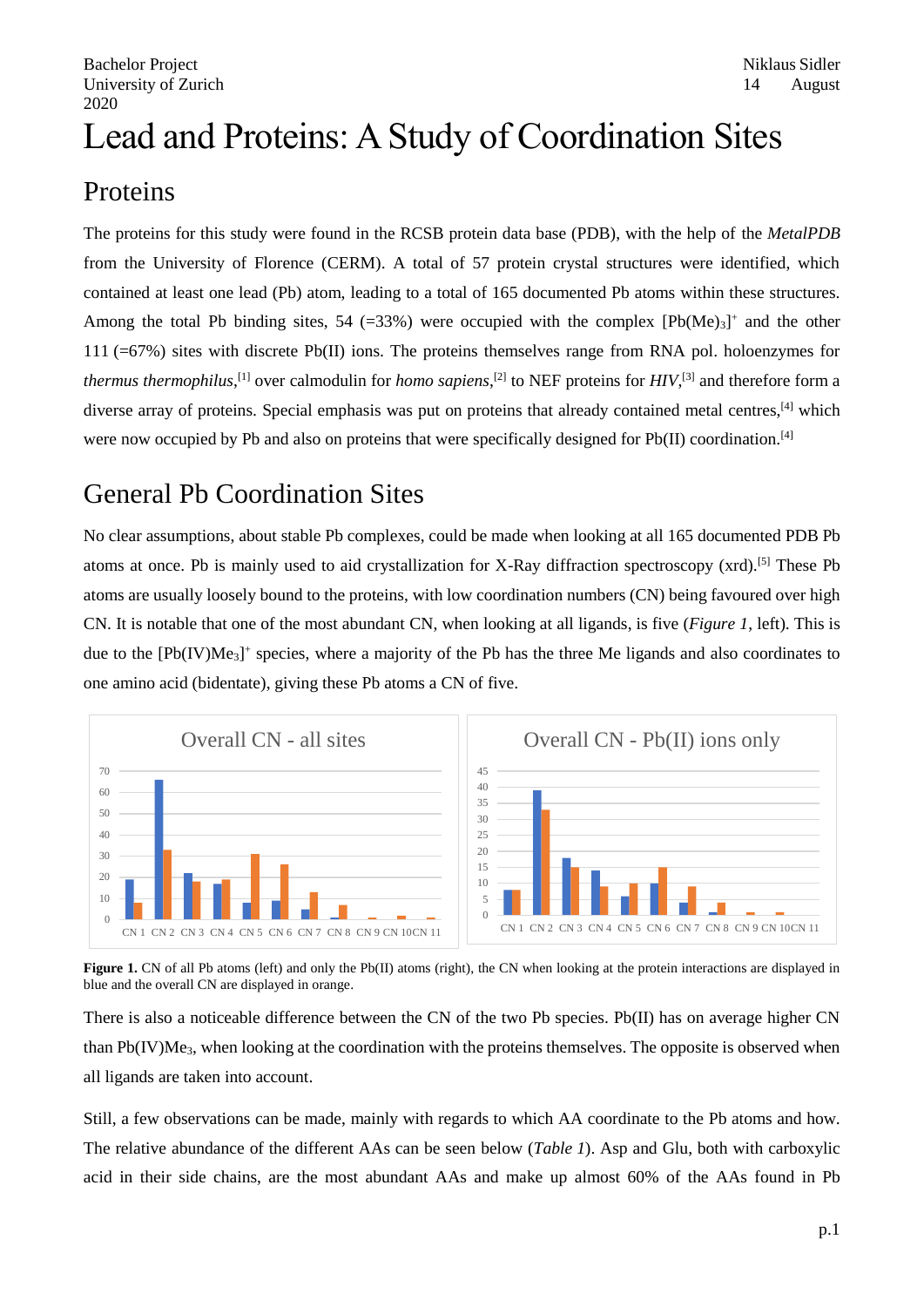coordination sites (CS). Cys can also be found frequently and the coordination of Cys to Pb(II) will be further examined in a later chapter (*Pb Specific Coordination Sites*). The high affinity for both, a hard ligand and a soft ligand is in agreement with Pb(II) being classified as a borderline acid, according to the HSAB concept. The theory that Pb(IV)Me<sup>3</sup> might be softer than Pb(II), is not supported by the collected data as Cys has about the same abundancy for both species.<sup>[6]</sup>

Other AAs such as His, Asn, *etc.* can also be encountered in rare cases. Pb can also bind to the backbone (BB) of a protein, which it does exclusively to the oxygen atom of the amide bond and not to the nitrogen. This is due to the lone pair of the latter being delocalized in a resonating double bond. [7] With relation to all other AAs this type of coordination makes up 13.7%.

| Amino Acid | Relative Abundance |
|------------|--------------------|
| Asp        | 32.3%              |
| Glu        | 26.5%              |
| Cys        | 15.3%              |
| <b>His</b> | 4.5%               |
| Asn        | 2.6%               |
| Arg        | 1.3%               |
| Tyr        | 1.0%               |
| Ser        | 1.0%               |
| Lys        | 1.0%               |
| Gln        | 0.6%               |
| Thr        | 0.3%               |

**Table 1.** Relative abundance of different AAs in Pb coordination sites (through side chains only).

A differentiation was made between the monodentate (mono) and bidentate (bi) coordination to the Pb atom if such was possible (*Table 2*). For Asp, the ration is almost 1.1, whereas for Glu the ratio is 0.4 in favour of the bi-coordinating carboxylic acid group. For Asn, Arg and Gln the ratio is always in favour of the monocoordination, but it is difficult to assess the precision of statement, as the sample size for the last three AAs is rather small.

| Amino Acid | Mono to bi ratio |
|------------|------------------|
| Asp        | 1.1              |
| Glu        | 0.4              |
| Asn        | 7                |
| Gln        | $2*$             |
| Arg        | 3                |

**Table 2.** Ratio between mono and bi coordination for different AAs (\* no bidentate Gln coordination was observed).

The difference between the Glu and Asp mono to di ratios might be explained by the additional methylene group, which leads to a higher flexibility when coordinating and therefore lowering the energy penalty, by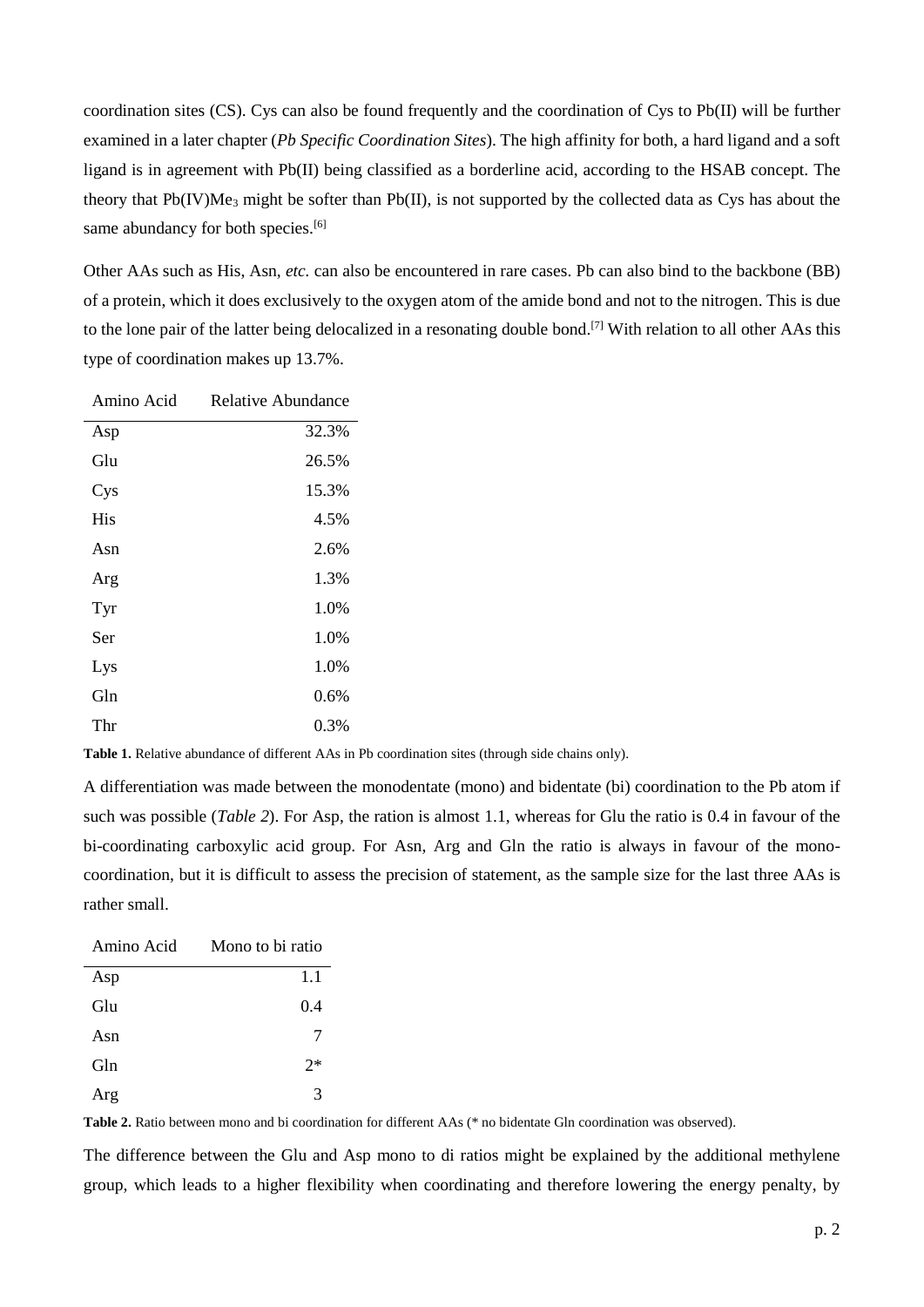avoiding steric effects. This is under the assumption that the bidentate coordination is energetically more favoured, as HOMO of the carboxyl group might have a more favourable overlap with the LUMO of Pb when coordinating in a bidentate manner.[8] This assumption is further supported by the fact that the bidentate coordination is more prevalent among low CN sites, where steric effects are less important. This would also agree findings of *Dudev et al.* where electronic effects were determined to have a lower influence on the coordination (when comparing Asp to Glu) than other effects.[9]

### Pb Replacing Other Metals

#### Calcium (Ca)

Ca(II) is the most frequently replaced metal ion (17 instances) in the data set and it is always replaced by Pb(II). The total CN range from three to ten, with a noticeable difference between protein and complete coordination, mainly caused by the additional coordination of  $H_2O$  in eleven out of the 17 studied cases. The amount of  $H_2O$ molecules per CS ranges from one to two.



Figure 2. CN of Pb atoms with only the protein (blue) and with the protein and molecules present in the crystal structure (orange).

There is a lower variety of AAs in these cases, with the majority being Asp. The oxygen atoms of the peptide BB also have a notable impact on the coordination, and they can be found in an 18.2% abundance in the CS. The ratios between mono- and di-coordination stay similar to the ratios described for all CS, although small discrepancies can be observed (*Table 4*).

| Amino Acid | Relative Abundance |
|------------|--------------------|
| Asp        | 62.1%              |
| Glu        | 15.2%              |
| Asn        | 4.5%               |

**Table 4.** Relative abundance of different AAs in Pb coordination sites (through side chains only), when replacing Ca.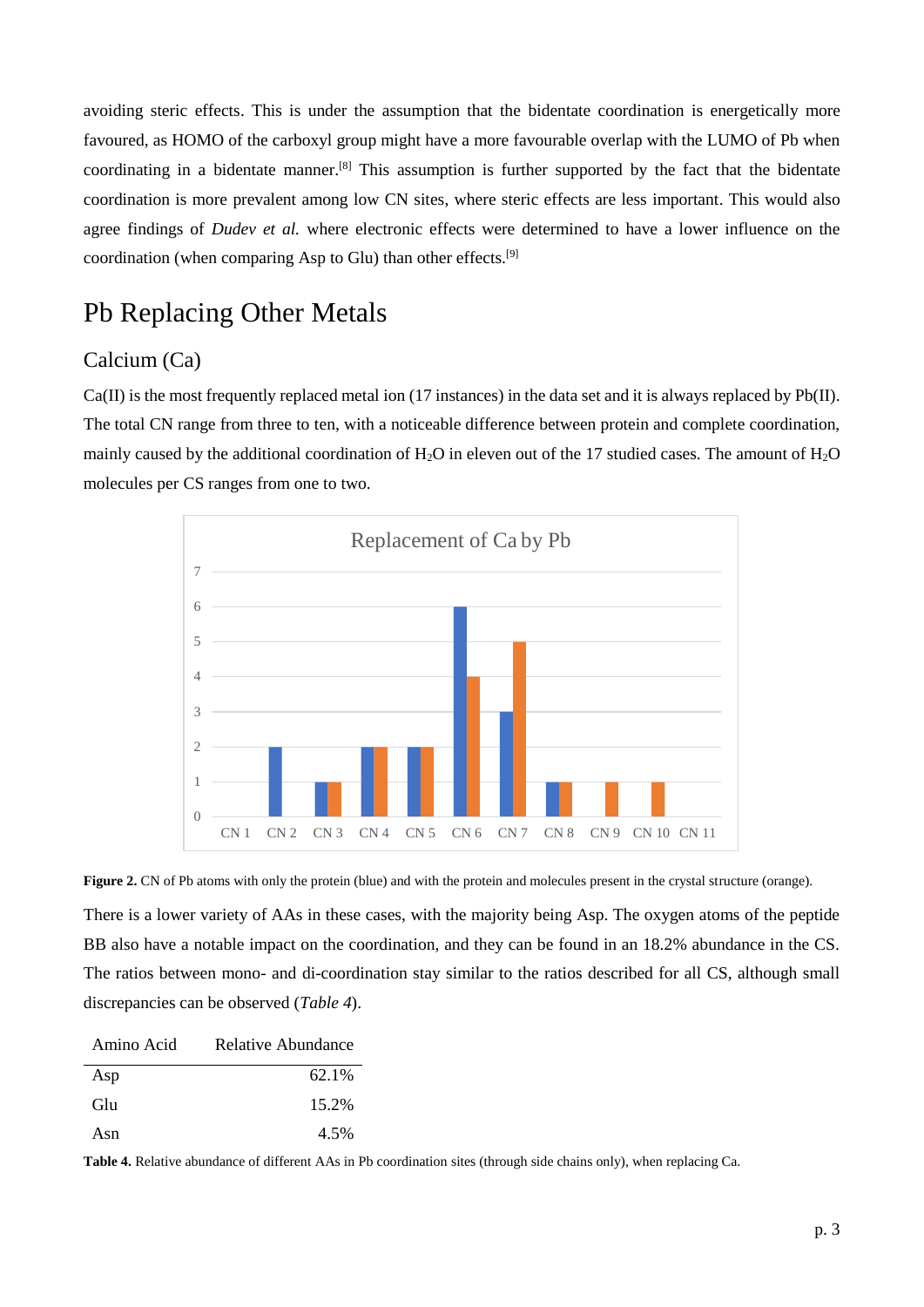The crystal structure of the protein with the PDB code 3twy shows an interesting property of Pb(II), its orbital structure. Pb(II) CS usually have a hemidirected geometry, which means that the full 6s orbital expands on one half of the CS, forcing all other ligands onto the other half.<sup>[10]</sup>

#### Magnesium (Mg)

Replacement of Mg(II) by Pb was observed six times, four times with Pb(II) and twice with Pb(IV)Me<sub>3</sub>. The overall CN vary between five and eight (*Figure 2*).





The CS contain an abundance of Cys and Asp (*Table 3*). The ratios between mono- and di-coordination show the same tendencies as the ratios reported above for all CS. Additionally, the coordination of H2O was observed in three of the six CS, with the number of water molecules ranging from one to five. The data also shows that there is no coordination to the BB of the proteins. It is unclear if this observation is due to the low sample size, as BB coordination has been reported in  $Mg(II)$  coordination sites.<sup>[11]</sup>

| Amino Acid | Relative Abundance |
|------------|--------------------|
| Cys        | 38.9%              |
| Asp        | 33.3%              |
| Glu        | 5.6%               |
| His        | 5.6%               |
| Asn        | 5.6%               |
| Thr        | 5.6%               |
| Ser        | 5.6%               |

**Table 3.** Relative abundance of different AAs in Pb coordination sites (through side chains only), when replacing Mg.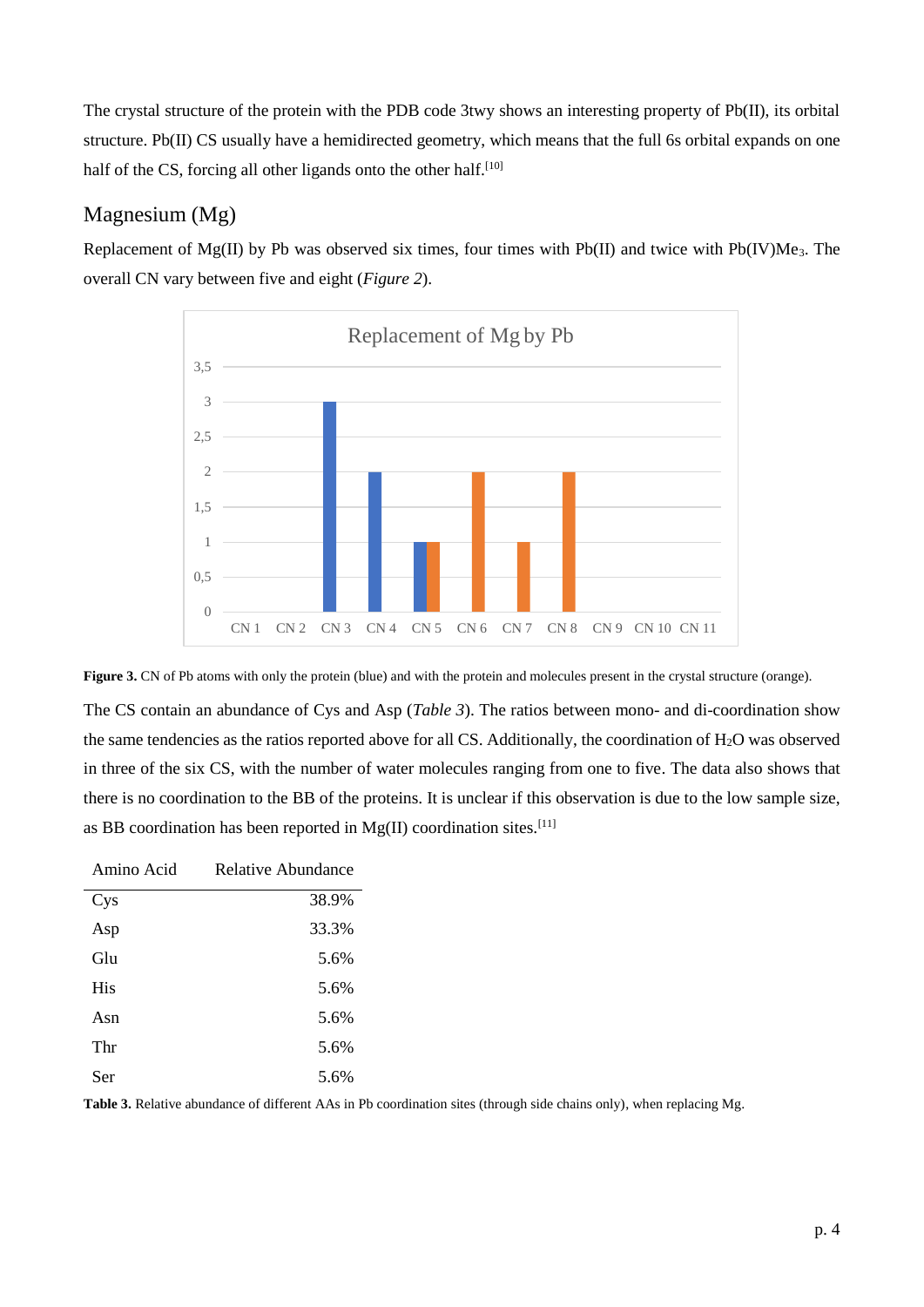This low sample size and high variety among CS, with regards to the CN and subsequent structure, allows only for a few coherent statements with the given theory. But it can be said, that the CN lager than four suggest the involvement of the 6d orbitals (at least to a certain degree) in the formation of the metal-ligand bonds.<sup>[12]</sup>

#### Zinc (Zn)

Only one Zn(II) ion was replaced by a Pb(II) ion in a CS containing three Cys side chains in its inner and one oxygen atom of the BB in its outer coordination sphere. A tetrahedral configuration is usually preferred by  $Zn(\Pi)$  ions but not by Pb(II), leading to a rather long distance between the Pb(II) and the oxygen atom of 3.4  $\AA$ .<sup>[13]</sup> An explanation for this phenomenon can be found again when looking at the orbitals of Pb(II). The 6s and 6p hybridization is energetically disfavoured,  $[12]$  the ligands therefore coordinate mainly via the three 6p orbitals, pushing the full 6s orbital to the other side of the coordination sphere (hemidirected). The resulting electronic repulsion between the lone pairs leads to the longer distance between the Pb(II) and the oxygen atom (**3.2**, *Figure 6*). [10]

# Lead Specific Coordination Sites

Proteins that were specifically designed to bind Pb(II) were reported in five cases.<sup>[14,15]</sup> All of them have the same binding site, containing three Cys side chains (*Figure 4*). No other coordinating side chains were observed and also no other ligands such as H2O. *Ruckthong et al.* suggest that there is a high energy penalty for the coordination of  $H_2O$ , due to the optimal binding pattern of the CS.<sup>[10]</sup>





The geometry of the CS could only be studied in one instance, for the protein with the PDB code 5gpe. This revealed a three-fold coordination with a 90° angel between the ligands (**3.2**, *Figure 6*). Similar to the Zn(II) binding site mentioned above, the outer coordination sphere also contained the oxygen atom of an Asn sidechain with a 3.4 Å between the two. This is further in agreement with the model mentioned when talking about Pb(II) replacing Zn(II).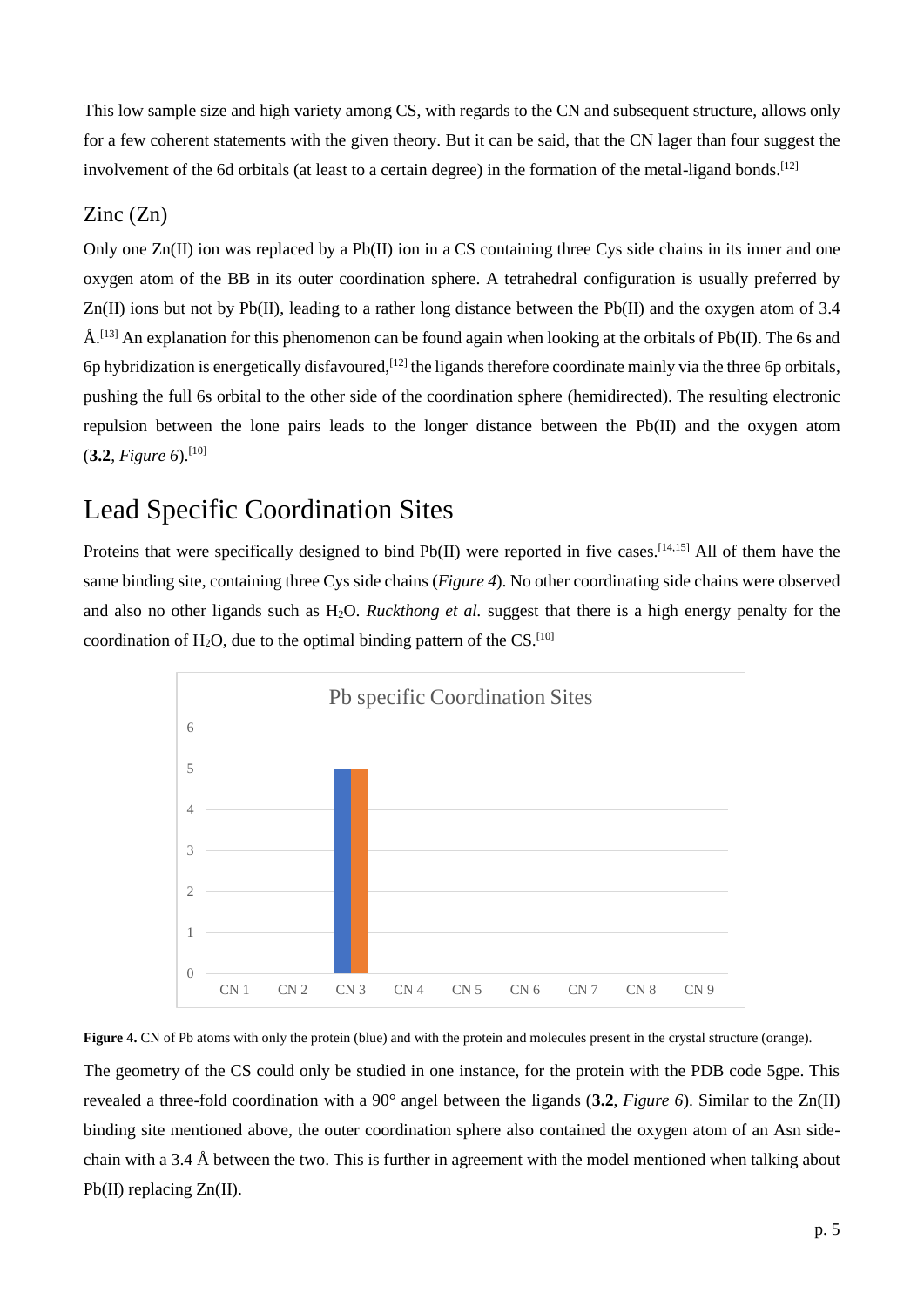The research done by *Huang et al.* also suggests that the specificity of the protein towards a specific metal ion can be modelled by forcing a certain geometry *via* the structure of the CS. The more rigid a system, the more specific it is.<sup>[14,15]</sup> For Pb(II), this would be a CS with a structure similar to the one described above. In turn can a more flexible system be used when a more diverse group of metal ions is targeted.[15] This might be achieved by placing the Cys ligands in different positions of the sequence, when synthesizing a small polypeptide for heavy metal chelation.



# Correlation Between the Ligands



The correlation between the different ligands can be seen above (*Figure 5*). The distribution for each AA generally follows the relative abundance of the AAs in the different CS. Exceptions can mainly be observed for ligands that only have been observed a few times, such as Asn, Thr, Gln. And for the high abundance ligands His, which is rarely found in the same CS as Asp and more frequently with Cys and also Cys, which is more likely to be present with another Cys, His and also a BB bond. It is also interesting to note that  $H_2O$  and Cys are rarely found in the same CS.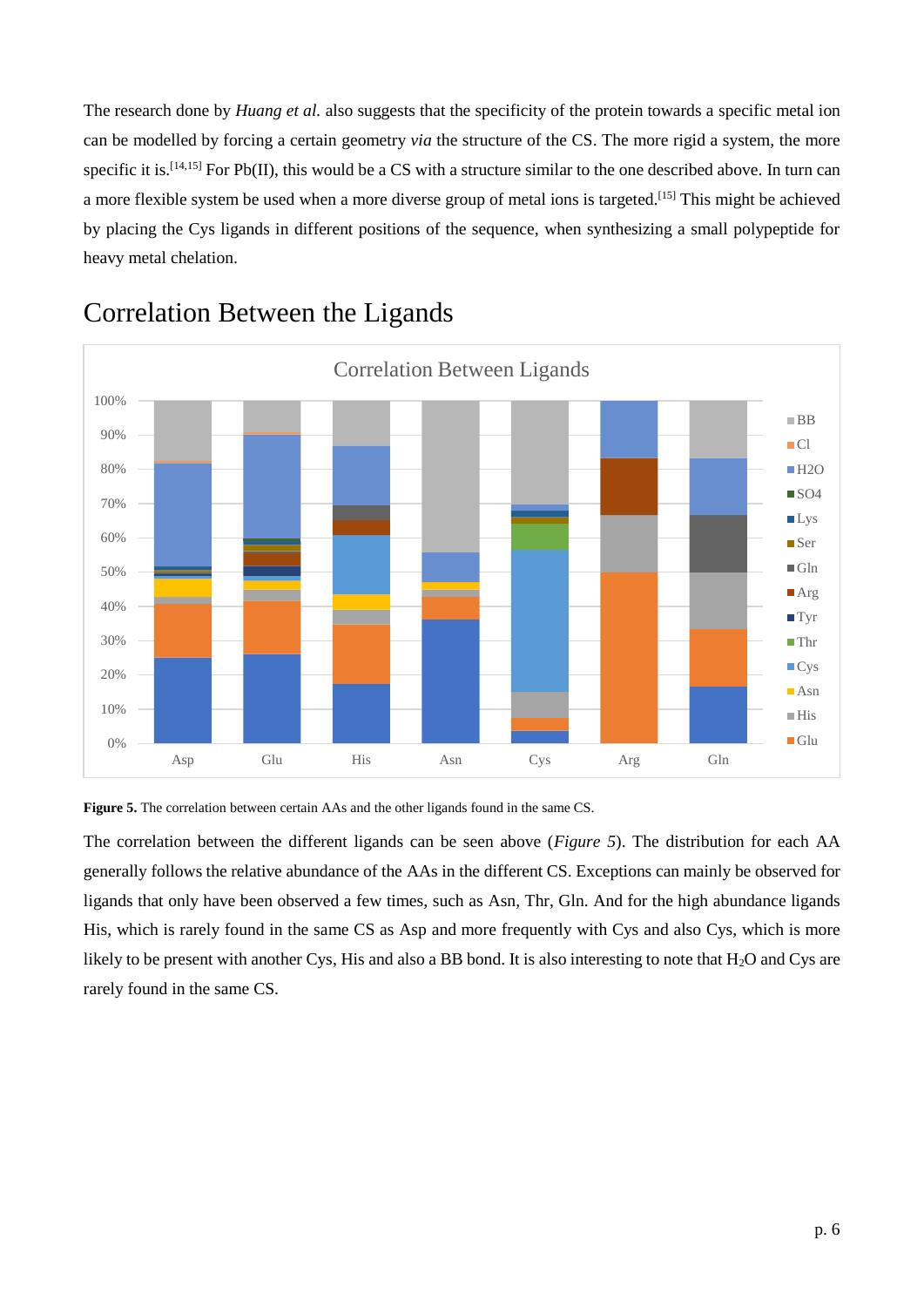## **Geometries**

 $CN = 3$ 

 $L-Pb_{\bullet_1}^{\prime\prime L}$ 



3.1: trigonal pyramidal

 $P_b^{\text{b}}$   $L^{\text{b}}$ 



3.2: bent 3.1

 $CN = 4$ 



4.1: tetrahedral

1: trigonal planar

 $L - Pb$ <sup>1</sup>

4.2: bent 4.1





- $\overline{\mathsf{L}}$  :
- 6: pentagonal planar

 $CN = 6$ 



 $L - Pb$ 

7.1: trigonal bipyramida



7.2: bent 7.1

 $L \nmid \mathsf{Pb}^{\text{tr}}_{\mathsf{L}} L$ 

. |<br>.Pb`\

8: octahedral

9: trigonal antiprism

10: pentagonal pyramidal

 $CN = 7$ 

$$
\begin{array}{c}\nL, \quad L \\
L - Pb, \quad L \\
L - L\n\end{array}
$$

11: tetragonal basetrigonal top

12: pentagonal bipyramidal

 $CN = 8$ 

$$
\begin{array}{c}\nL \downarrow \downarrow \downarrow \\
L \uparrow \uparrow \uparrow \uparrow \downarrow \\
\downarrow \downarrow \downarrow \uparrow \uparrow \uparrow \downarrow\n\end{array}
$$

13: tetragonal antiprism

 $CN = 9$ 

$$
\begin{array}{c}\mathsf{L}\mathsf{L}\mathsf{L}\\\mathsf{L}\mathsf{L}\mathsf{P}\mathsf{b}\mathsf{m}\mathsf{L}\\\mathsf{L}\mathsf{L}\mathsf{P}\mathsf{P}\mathsf{L}\mathsf{L}\end{array}
$$

14: pentagonal base-tetragonal top

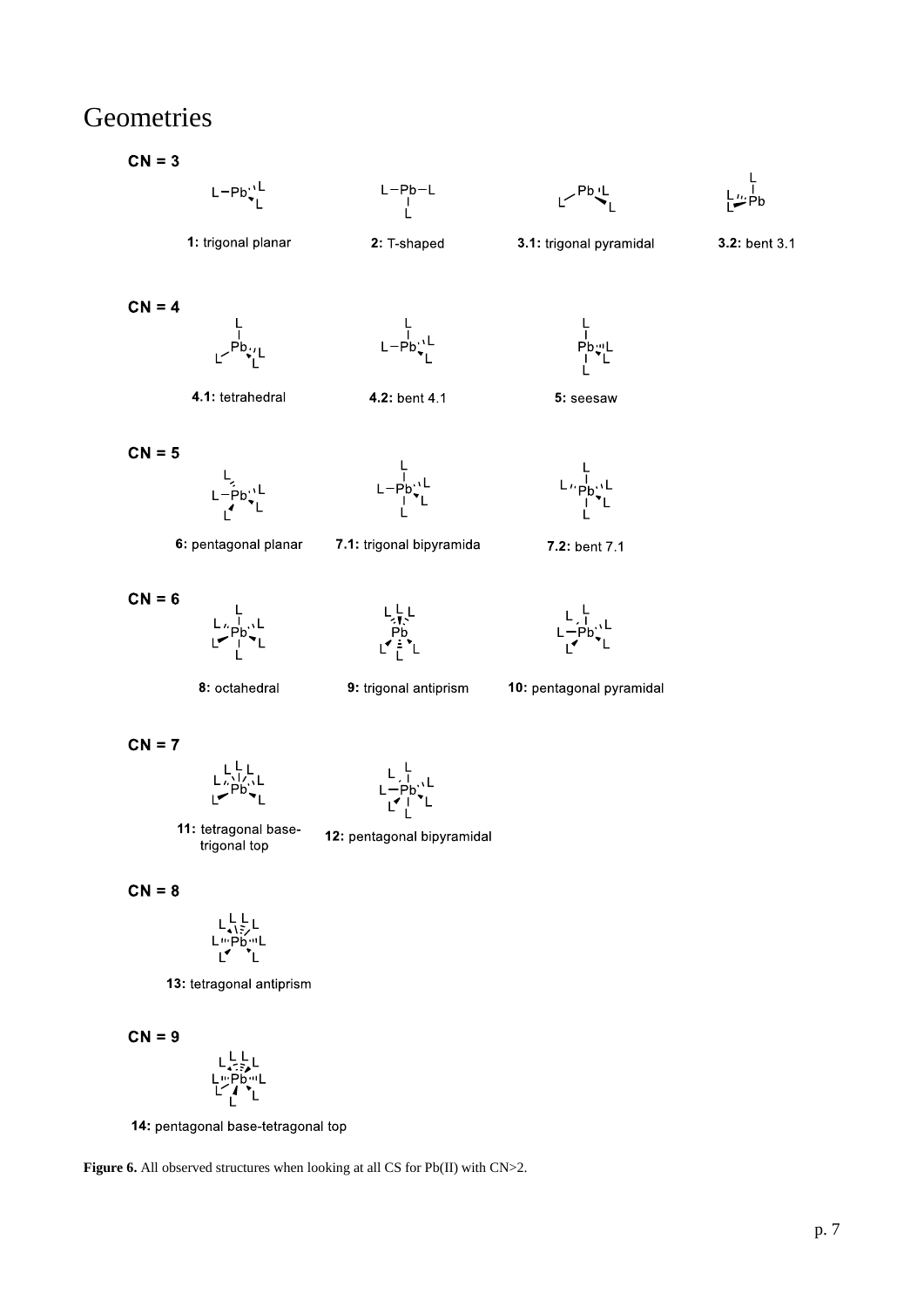For this part, a total of 56 Pb(II) CSs that possess CN of 3 or above were analysed and their geometries were determined. The assignment of the crystal structures was made in accordance with the VSEPR model,<sup>[16]</sup> the 14 possible geometries can be seen in *Figure 6*. The octahedral (Oh) geometry **8** was the most abundant structure followed by the pentagonal bipyramidal **12** and the tetragonal antiprism **13**, together with the trigonal bipyramidal geometry **7.X** (*Figure 7*; X refers to all options). There were also four structures that could not be resolved as their crystal structures were incomplete. These were mainly specially designed proteins consisting of three Cys CS, giving them a hypothetical trigonal pyramidal **3.X** or tetrahedral **4.X** geometry. They were marked as unknown as neither one nor the other could be confirmed.



**Figure 7.** Distribution and abundance of the different geometries of the surveyed CS.

The three additional structures **3.2**, **4.2** and **7.2** are the most extreme cases of their respective **X.1** structures and together with other geometries (**1**, **2**, **5**, **6**, *etc.*) show the hemidirected geometry of Pb(II) CS, as they require at least one lone pair to achieve their conformation.<sup>[16]</sup> It must also be noted that many of the other observed geometries had slight to heavy distortions due to this effect.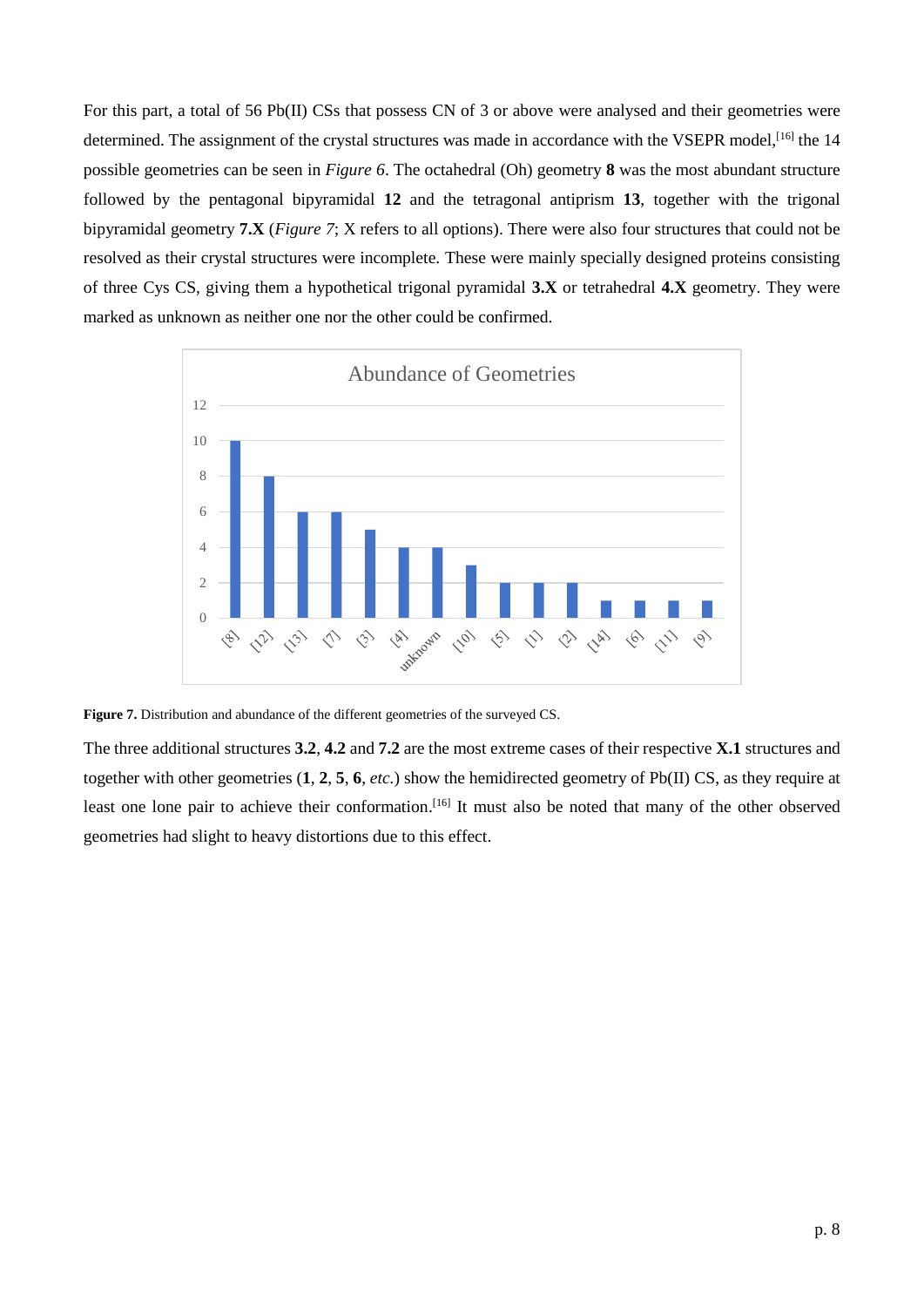



The figure above (*Figure 8*) shows the correlation between the different ligands and the geometries of the CS. It is interesting to note that H<sub>2</sub>O can almost exclusively be found in low CN sites, but is almost non-existent in trigonal pyramidal complexes. The most abundant geometry (Oh) is mainly made up from Asp, Glu and the BB, but does not contain Cys. Which is not in agreement with the relative abundance of these AAs.

## Conclusion

A total of 165 Pb atoms in various protein CS were studied. The data showed a high frequency of low CN that are originated from the protein itself and no explanation can be given for this phenomenon at this point in time. It is also evident that the most frequently observed AAs are Asp, Glu and Cys, which is in accordance with the HSAB concept, classifying Pb(II) and Pb(IV) as borderline *Lewis* acids.<sup>[6]</sup> The differences between the monoand bidentate coordination of the two AAs might arise from steric and not electronic effects.[8] Three metals (Ca, Mg, Zn) were observed to be replaced by Pb, of which the latter shows the hemidirecting properties of Pb(II).<sup>[10]</sup> A phenomenon which is also observed in proteins that are suggested to be Pb specific. Where all CS consist of three Cys side chains and have a trigonal pyramidal geometry. The correlation between the ligands shows a high likeliness of Cys and His and also Cys and Cys being present in the same CS, in comparison with what would be expected from the abundance of these AAs. The reason for this behaviour is unknown. The geometries of the CS show a high abundance of hemdirected structures, which is in agreement with the expected behaviour of the electronic structure of Pb(II). It also suggests that the adaptability of the CS to the orbital structure of a metal ion plays and important role towards its selectivity.<sup>[14,15]</sup>